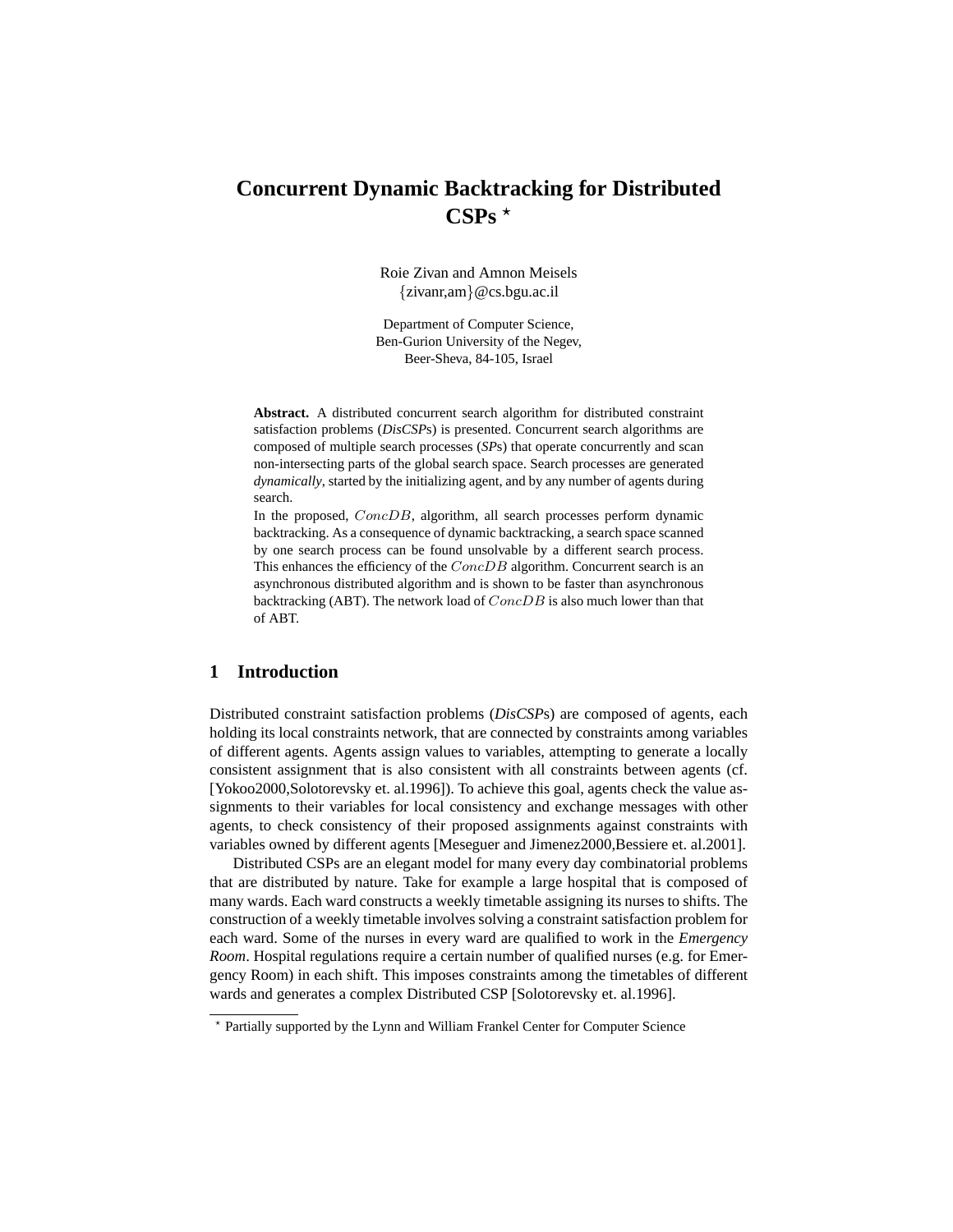A search procedure for a consistent assignment of all agents in a distributed CSP  $(DisCSP)$ , is a distributed algorithm. All agents cooperate in search for a globally consistent solution. The solution involves assignments of all agents to all their variables and exchange of information among all agents, to check the consistency of assignments with constraints among agents. An intuitive way to make the distributed search process on DisCSPs efficient is to enable agents to compute concurrently. Concurrent computation by agents can result in a shorter overall time of computation for finding a solution.

One method for achieving concurrency in search on Distributed CSPs is to enable agents to cooperate in a single backtrack procedure. In order to avoid the waiting time of a single backtrack search, agents compute assignments to their variables asynchronously. In asynchronous backtracking algorithms, agents assign their variables without waiting to receive information about all relevant assignments of other agents [Yokoo et. al.1998,Silaghi2002]. In order to make asynchronous backtracking correct and complete, all agents share a static order of variables and the algorithm keeps data structures for nogoods that are discovered during search (cf. [Bessiere et. al.2001]). The present paper proposes a different way of achieving concurrency for search. In order to achieve shorter overall runtime, concurrent search runs multiple search processes on a *DisCSP*. All agents participate in all search processes, assigning their variables and checking for consistency with constraining agents. All search processes are performed asynchronously by all agents, thereby achieving concurrency of computation and shortening the overall time of run for finding a global solution [Zivan and Meisels2002]. Agents and variables are ordered randomly on each of the search processes, diversifying the sampling of the search space. Agents generate and terminate search processes dynamically during the run of the algorithm, thus creating a distributed asynchronous algorithm [Zivan and Meisels2004]. The degree of concurrency during search changes dynamically and enables automatic load balancing (see section 2.1).

The present paper proposes Concurrent Dynamic Backtracking ConcDB that performs dynamic backtracking on each of its concurrent sub-search spaces [Ginsberg1993]. Since search processes are dynamically generated by ConcDB, the performance of backjumping in one search space can indicate that other search spaces are unsolvable. This feature, combined with the random ordering of agents in each search process, enables early termination of search processes discovered by DB to be unsolvable.

The principles and mechanism of *Concurrent Search* along with a detailed description of the  $ConcDB$  algorithm are described in section 2. A correctness and completeness proof for ConcDB, is outlined in section 3. Section 4 presents an extensive experimental evaluation, which demonstrates multiple advantages of  $ConcDB$ . A comparison of ConcDB to asynchronous backtracking (ABT) [Yokoo2000,Bessiere et. al.2001] is presented in section 4.1. For all measures of concurrent performance, from number of steps through number of concurrent constraints checks, to number of messages sent, *ConcDB* outperforms *ABT* and its advantage is more pronounced for harder problem instances. For all three measures of performance, the difference between ConcDB and ABT *grows with message delay*. In other words, concurrent dynamic backtracking is more robust to message delay than asynchronous backtracking [Fernandez et. al.2002].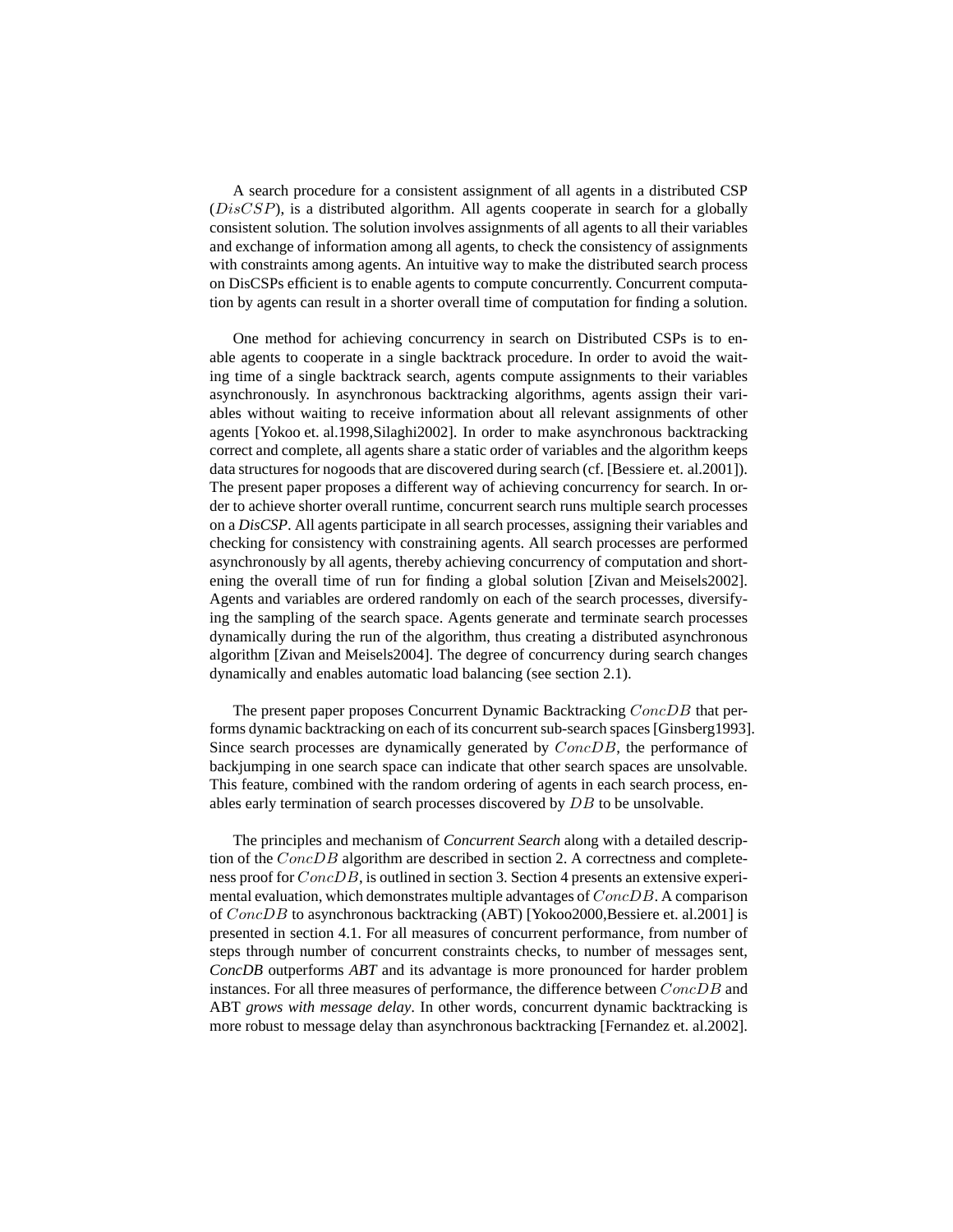# **2 Concurrent Search**

*Concurrent Search* is a family of algorithms which perform multiple concurrent backtrack search processes asynchronously on disjoint parts of the *DisCSP* search-space. Each search space includes all variables and therefore involves all agents. Each agent holds a set of data structures, one for each search process. These data structures, which we term *Search Processes (SP)*s, include all the relevant data for the state of the agent on each of the search processes. Agents in concurrent search algorithms pass their assignments to other agents on a *CPA* (Current Partial Assignment) data structure. Each *CPA* represents one search process, and holds the agents' current assignments in the corresponding search process. An agent that receives a *CPA* tries to assign its local variables with values that are not conflicting with the assignments already on the *CPA*, using only the current domains in the *SP* that is related to the received *CPA*.

An agent can generate a set of  $CPAs$  that split the search space of a single  $CPA$ that passed through that agent, by splitting the domain of one of its variables. Agents can perform splits independently and keep the resulting data structures (*SP*s) privately. All other agents need not be aware of the split, they process all  $CPAs$  in exactly the same manner (see section 2.1). *CPA*s are created either by the Initializing Agent (*IA*) at the beginning of the algorithm run, or dynamically by any agent that splits an active search-space during the algorithm run. A simple heuristic of counting the number of times agents pass the *CPA* in a sub-search-space (without finding a solution), is used to determine the need for re-splitting of search-spaces. This generates a nice mechanism of load balancing, creating more search processes on heavily backtracked search spaces.

A backtrack operation is performed by an agent which fails to find a consistent assignment with the partial assignment on the *CPA* that it is currently holding. A backtrack operation sends a  $CPA$  backwards, requesting the receiving agent to revise its assignment on the  $CPA$ . Agents that have performed dynamic splitting, have to collect all of the returning  $CPAs$ , of the relevant  $SP$ , before declaring that a sub-search-space does not contain a solution by performing a backtrack operation.

The search ends unsuccessfully, when all *CPA*s return for backtrack to the IA and the domain of their first variable is empty. The search ends successfully if *one CPA contains a complete assignment*, a value for every variable in the DisCSP.

There is no synchronization between the assignments performed in different SPs and the splitting of different  $CPAs$ . The next agent a  $CPA$  is sent to is selected randomly. Dynamic splitting of search spaces is performed asynchronously. Consequently, the steps of agents in different search process are interleaved in a non predefined order. This makes Concurrent Search algorithms asynchronous [Lynch1997].

The main data structure that is used and passed between the agents is a *current partial assignment (CPA)*. A *CPA* contains an ordered list of triplets  $\langle A_i, X_j, val \rangle$ where  $A_i$  is the agent that owns the variable  $X_j$  and val is a value, from the domain of  $X_i$ , assigned to  $X_i$ . This list of triplets starts empty, with the agent that initializes the search process, and includes more assignments as it is passed among the agents. Each agent adds to a *CPA* that passes through it, a set of assignments to its local variables that is consistent with all former assignments on the *CPA*. If successful, it passes the *CPA* to the next agent. If not, it *backtracks*, by sending the *CPA* to the agent from which it was received. Splitting the search space on some variable divides the values in the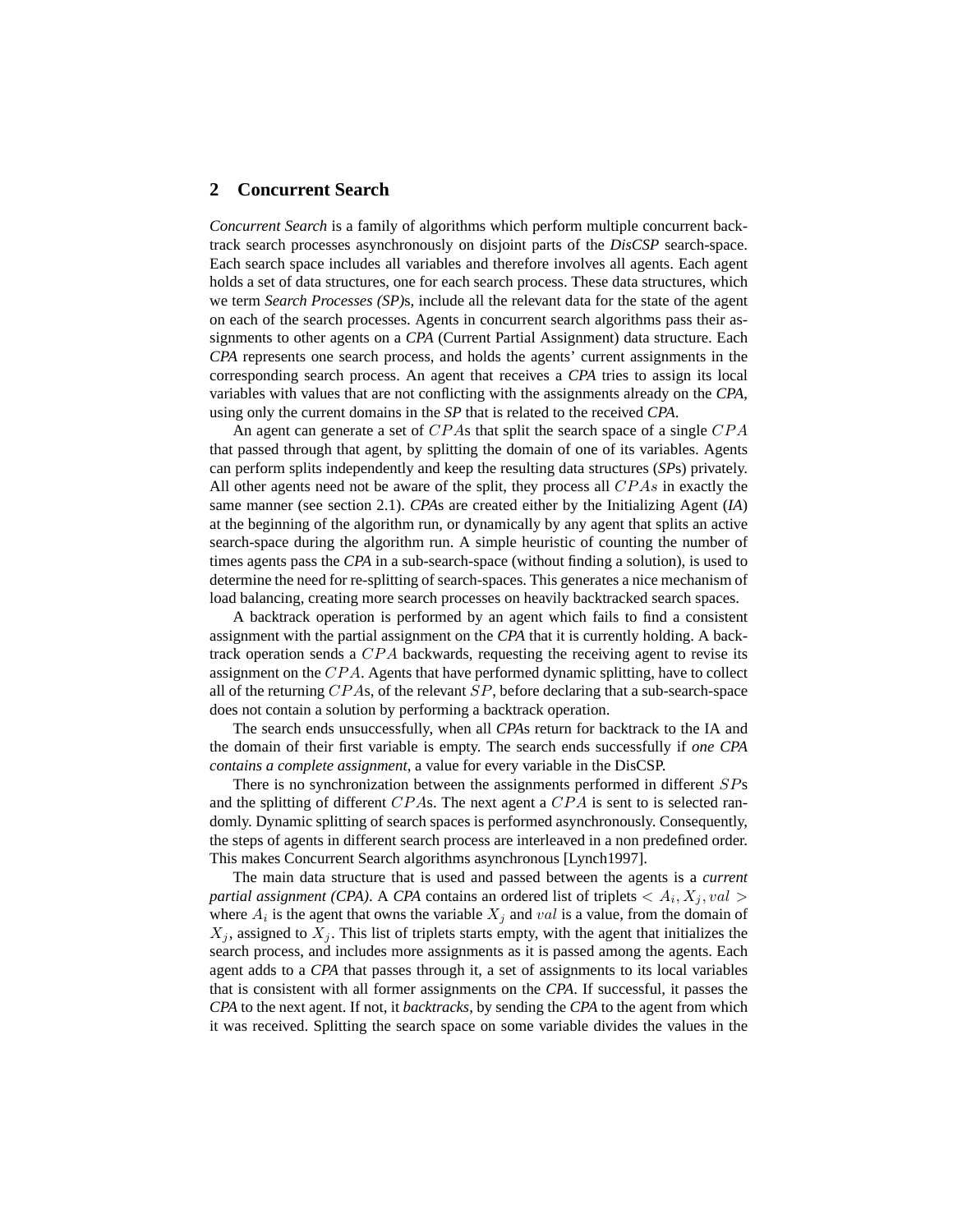domain of this variable into several groups. Each sub-domain defines a unique subsearch-space and a unique *CPA* traverses this search space (for a detailed example of dynamic splitting see section 2.2).

Every agent that receives a *CPA* for the first time, creates a local data structure which we call a *search process (SP)*. This is true also for the initializing agent (*IA*), for each created *CPA*. The *SP* holds all data on current domains for the variables of the agent, such as the remaining and removed values during the path of the *CPA*.

The structure of the *ID* of a *CPA* and its corresponding *SP* is a pair  $\langle A, j \rangle$ , where  $A$  is the ID of the agent that created the CPA and  $j$  is the number of CPAs this agent created so far. The *ID* of CP As enables all agents to create *CPA*s independently, with a unique *ID*. This is the basis for dynamic splitting of the search space. When a split is performed during search, all  $CPAs$  generated by the agent that performs the split have a unique  $ID$  and carry the  $ID$  of the  $CPA$  from which they were split.

# **2.1 Description of Concurrent Search**

The main functions of concurrent search are presented in Figure 1.

- **–** The main function **Concurrent Search**, initializes the search if it is run by the *initializing agent (IA)*. It initializes the search by creating multiple *SPs*, assigning each SP with one of the first variable's values. After initialization, it loops forever, waiting for messages to arrive.
- **receive CPA** first checks if the agent holds a *SP* with the *ID* of the *current CPA* and if not, creates a new *SP*. If the *CPA* is received by its generator, it changes the value of the steps counter  $CPA_{steps}$  to zero. This prevents unnecessary splitting. Otherwise, it checks whether the *CPA* has reached the steps limit and a split must be initialized (lines 7-9). Before assigning the  $CPA$  a check is made whether the  $CPA$  was received in a backtrack msg, if so the previous assignment of the agent which is the last assignment made on the  $CPA$  is removed, before assign CPA is called (lines 10-11). If not, the CPA is saved as the original CPA for use in future backtracks.
- **assign CPA** tries to find an assignment for the local variables of the agent, which is consistent with the assignments on the CPA. If it succeeds, the agent sends the *CPA* to the selected  $next\_agent$  (line 7). If not, it calls the *backtrack* method (line 9).
- **–** The **backtrack** method is called when a consistent assignment cannot be found in a *SP*. Since a split might have been performed by the current agent, a check is made, whether all the *CPA*s in the *split\_set* of the *origin\_CPA* of the backtracking  $CPA$  have also failed (line 2). When all split  $CPAs$  have returned unsuccessfully, the search space of the  $SP$  is unsolvable and a backtrack operation is initialized. In case of an *IA*, the *SP* and the corresponding *origin CPA* are marked as a failure (lines 3-4). If all other *CPA*s are marked as failures, the search is ended unsuccessfully (line 6). Then a backtrack message is sent to the agent which its assignment is the latest of the assignments included in the inconsistent  $CPA$  (line 9).
- **–** The **perform split** method tries to find in the *SP* specified in the split message, a variable with a non-empty current domain. It first checks that the  $CPA$  to be split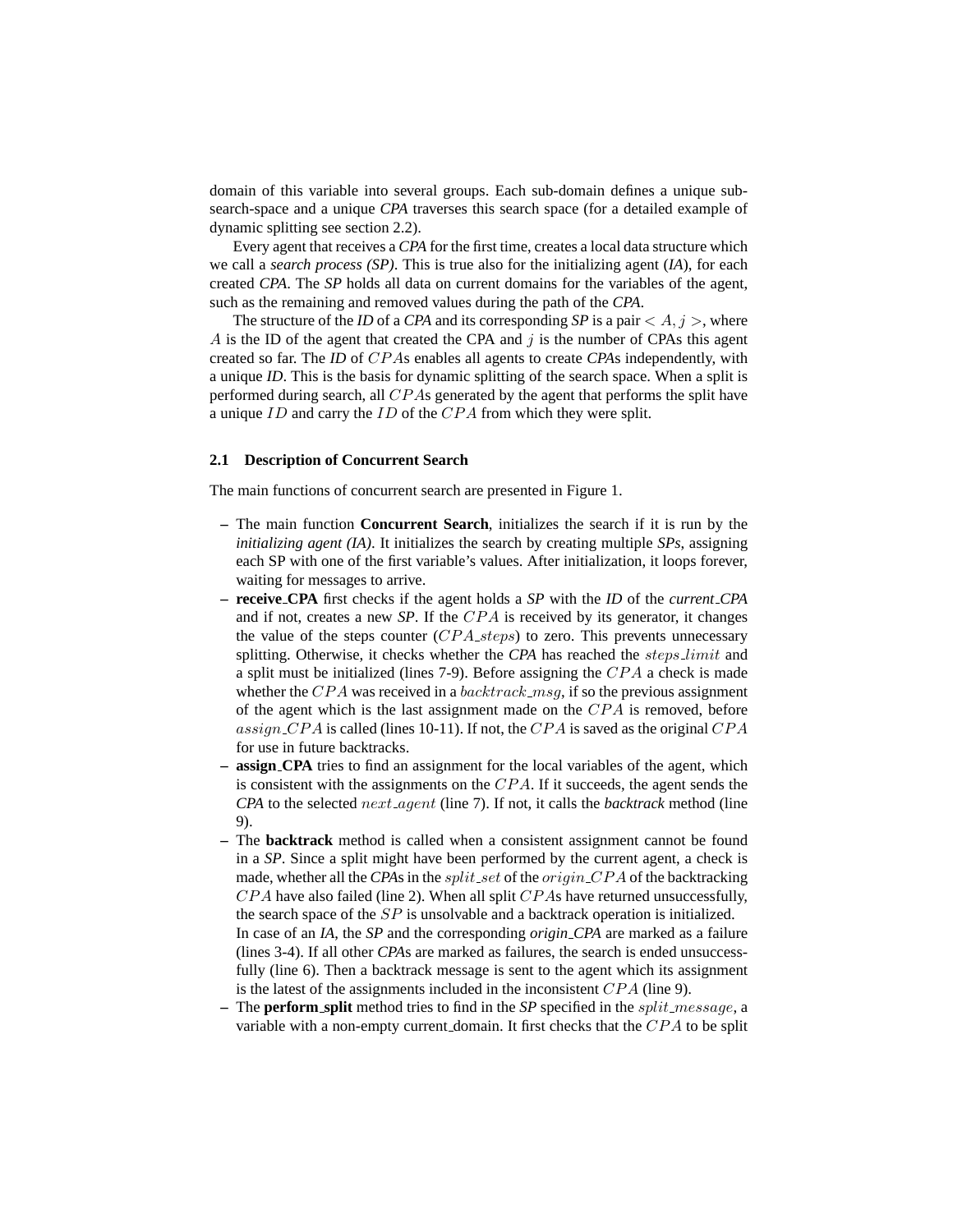#### **Concurrent Search**:

- 1. done  $\leftarrow$  false
- 2. **if**(IA) **then** *initialize\_SPs*
- 3. **while**(**not** done)
- 4. **switch** msg.type
- 5. split: perform split
- 6. stop: done ← true
- 7. CPA: receive\_CPA
- 8. backtrack: receive CPA

### **initialize SPs**:

- 1. **for**  $i \leftarrow 1$  to *domain\_size*
- 2. create SP(i)
- 3. domain  $SP[i] \leftarrow \text{first_val[i]}$
- 4.  $CPA \leftarrow \text{create\_CPA}(i)$
- 5. assign\_CPA

## **receive CPA**:

- 1. CPA  $\leftarrow msg.CPA$
- 2. **if**(first\_received(CPA\_ID))
- 3. create SP(CPA ID)
- 4. **if**( $CPA$ -generator = ID)
- 5.  $CPA\_steps \leftarrow 0$
- 6. **else**
- 7.  $CPA\_steps$  ++
- 8. **if**( $CPA\_steps = steps\_limit$ )
- 9. send(split\_msg, CPA\_generator)
- 10. **if**(msg.type =  $backtrack\_msg$ )
- 11. remove last assignment
- 12. assign\_CPA

### **stop**:

- 1. send(stop, all\_other\_agents)
- 2. done  $\leftarrow$  true

#### **assign CPA**:

- 1.  $CPA \leftarrow \text{assign\_local}$
- 2. **if**(is consistent(CPA))
- 3. **if**(is full(CPA))
- 4. report solution
- 5. stop
- 6. **else**
- 7. send(CPA, next\_agent)
- 8. **else**
- 9. backtrack

## **backtrack**:

- 1. delete(current\_CPA from origin\_split\_set)
- 2. **if**(*origin\_split\_set* is\_empty)
- 3. **if**(IA)
- 4.  $CPA \leftarrow no\_solution$
- 5. **if**(no active CPAs)
- 6. report no solution
- 
- 7. stop 8. **else**
- 9. send(backtrack\_msg, last\_assignee)
- 10. **else**
- 11. mark\_fail(current\_CPA)

#### **perform split**:

- 1. **if**(**not backtracked**(CP A))
- 2. var  $\leftarrow select\_split\_var$
- 3. **if**(var is not null)
- 4. create split SP(var)
- 5. create split CPA(SP ID)
- 6. add(CPA\_ID to  $origin\_split\_set)$
- 7. assign\_CPA
- 8. **else**
- 9. send(split\_msg, next\_agent)

### **Fig. 1.** Concurrent Search

has not been sent back already, in a backtrack message (line 1). If it does not find a variable for splitting, it sends a split\_message to  $next\_agent$  (lines 8-9). If it finds a variable to split, it creates a new *SP* and CP A, and calls *assign CPA* to initialize the new search (lines 3-5). The *ID* of the generated CP A is added to the split set of the divided SPs origin SP (line 6).

Figure 2 presents an example of a DisCSP, searched concurrently by two processes represented by two CPAs,  $CPA_1$  and  $CPA_2$ . Each of the four agents  $A_1$  to  $A_4$ , holds two  $SPs$ . The current domains of the SPs are shown in Figure 2. The domains on the left represent the state after 3 assignments to  $CPA<sub>1</sub>$ . The domains on the right of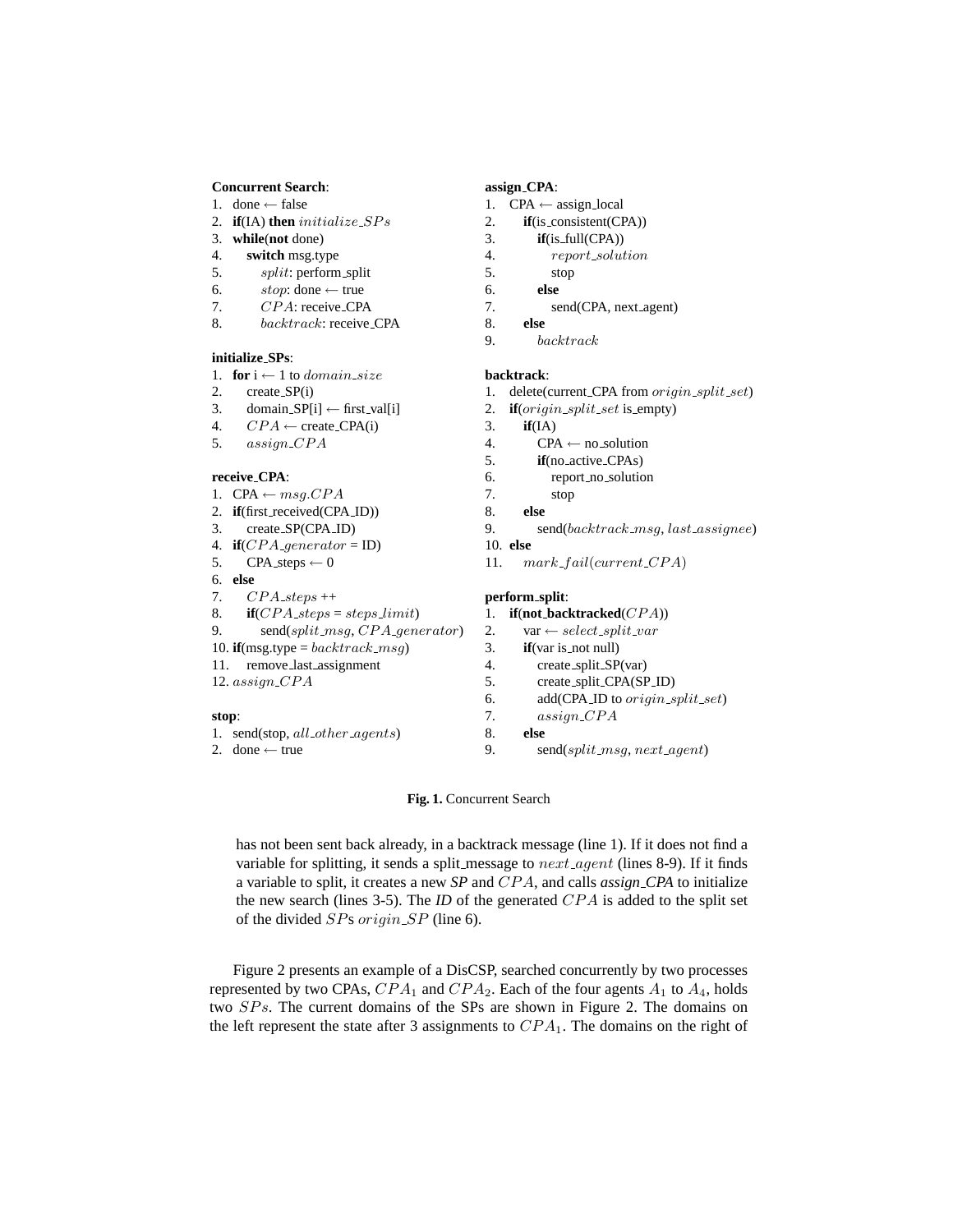

**Fig. 2.** *Concurrent Search* with two CPAs

figure 2 represent the state after the first assignment to  $CPA_2$ .  $CPA_1$  is depicted on the LHS of figure 2 and  $CPA_2$  is on the top RHS. Each CPA has its ID on its right.

Agent  $A_1$  has assigned the value 1 on  $CPA_1$  and the value 3 on  $CPA_2$ . The values that are left in each of its domains are 2 in  $SP_1$  and 4 in  $SP_2$ . Agent  $A_3$  has assigned the value 2 to  $CPA<sub>1</sub>$ , having failed to assign the value 1. This leaves its current domain, for  $SP<sub>1</sub>$ , with the values [3,4]. The two CPAs are traversing non intersecting sub search spaces in which  $CPA_1$  is exploring all tuples beginning with 1 or 2 for agent  $A_1$ , and  $CPA<sub>2</sub>$  all tuples beginning with 3 or 4.

### **2.2 Example of dynamic splitting**

Consider the constraint network that is described in figure 3. All three agents own one variable each, and the initial domains of all variables contain four values {1..4}. The constraints connecting the three agents are:  $X_1 \, < \, X_2, \, X_1 \, > \, X_3$ , and  $X_2 \, < \, X_3$ . The initial state of the network is described on the LHS of Figure 3. In order to keep the example small, no initial split is performed, only dynamic splitting. The value of steps limit in this example is 4. The first 5 steps of the algorithm run produce the state that is depicted on the RHS of Figure 3. The run of the algorithm during these 5 steps is described in detail below:

- 1.  $X_1$  assigns 1, and sends a CPA with CPA\_steps = 1 to  $X_2$ .
- 2.  $X_2$  assigns 2, and sends the CPA with CPA steps = 2, to  $X_3$ .
- 3.  $X_3$  cannot find any assignment consistent with the assignments on the  $CPA$ . It passes the CPA back to  $X_2$  to reassign its variable, with CPA steps = 3.
- 4.  $X_2$  assigns 3 and sends the CPA again to  $X_3$ , raising the step counter to 4.
- 5.  $X_3$  receives the CPA with  $X_2$ 's new assignment.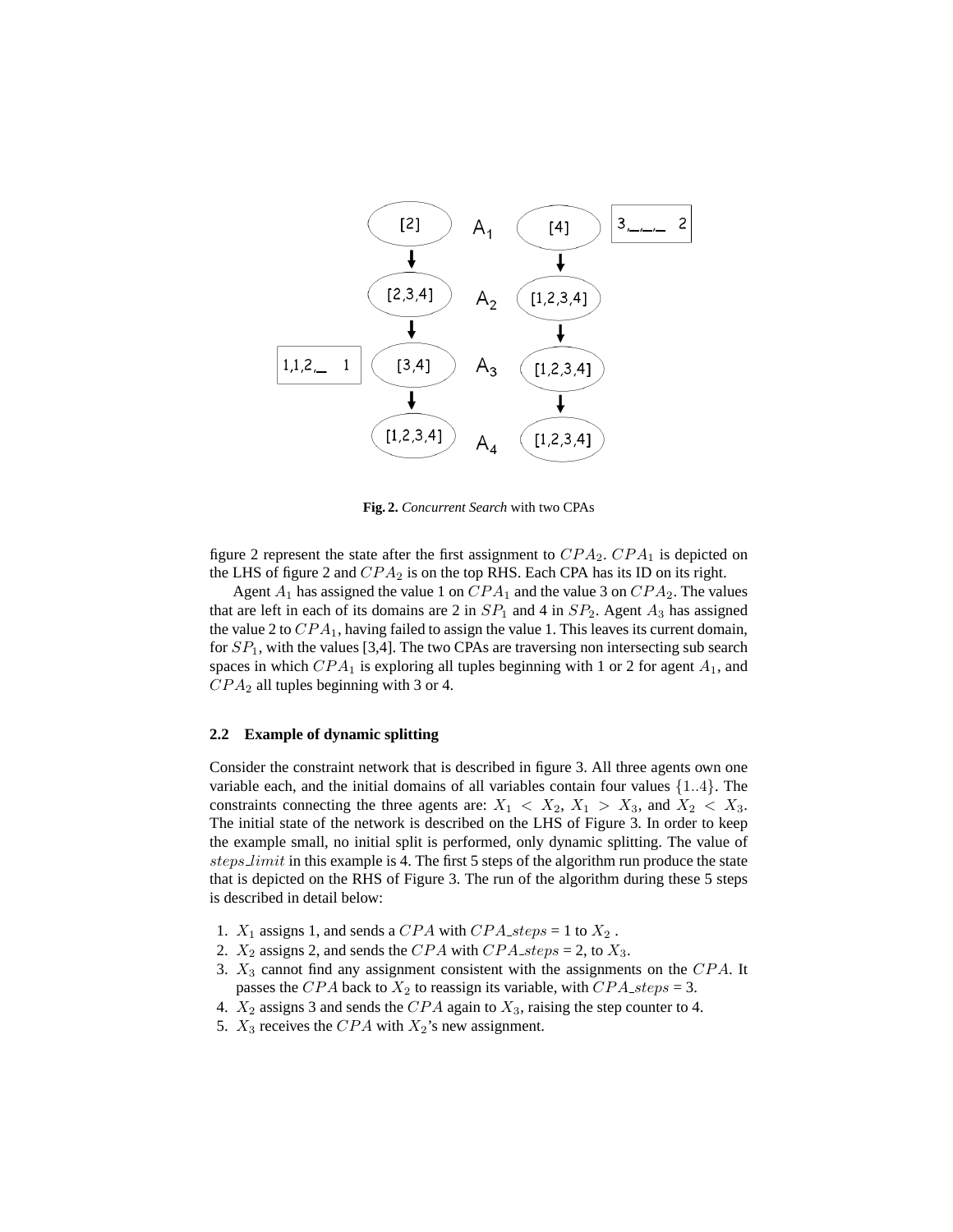

**Fig. 3.** Initial state and the state after the CPA travels 5 steps without returning to its generating agent



**Fig. 4.** The new non intersecting search spaces now searched using two different *CPAs*

In the current step of the algorithm, agent  $X_3$  receives a  $CPA$  which has reached the step\_limit. According to lines 8-9 of function  $receive\_CPA$  it has to generate a split operation. Before trying to find an assignment for its variable,  $X_3$  sends a split message to  $X_1$  which is the CPAs generator and changes the value of the CPA steps counter to 0. Next, it sends the  $CPA$  to  $X_2$  in a backtrack message. The algorithm run proceeds as follows:

- When  $X_1$  receives the split message it performs the following operations:
	- Creates a new (empty domain)  $SP$  data structure.
	- Deletes values 3 and 4 from its original domain and inserts them into the new domain.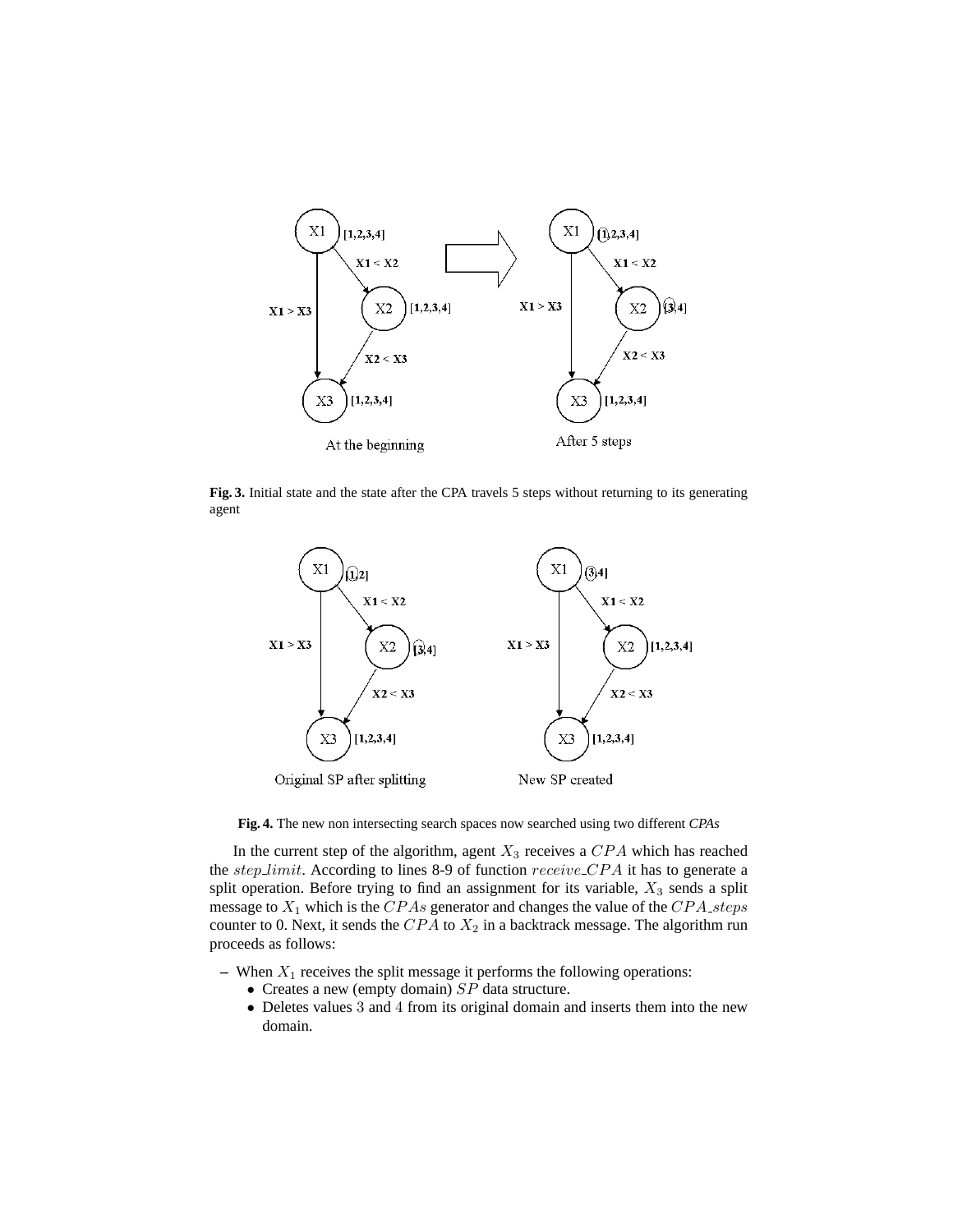#### **ConcDB**:

- .. .. ..
- 9. unsolvable: mark unsolvable

#### **receive CPA**:

- 1. CPA  $\leftarrow msg.CPA$
- 2. **if**(unsolvable SP)
- 3. terminate CPA
- 4. else
- ..
- ..
- .. 13. **if**(msg.type = backtrack\_msg)
- 14. check SPs
- (CPA.inconsistent assignment)
- 15.  $CPA \leftarrow \{last\_sent\_CPA\} \setminus$ last assignment
- 16. **if**(SP\_split\_ahead)
- 17. send(unsolvable, SP.next agent)
- 18. rename SP
- 19. assign\_CPA

#### **backtrack**:

- .. ..
- 9. backtrack\_msg  $\leftarrow$ inconsistent assignment
- 10. send $\left( \text{backtrack\_msg} , \right.$ 
	- lowest priority assignee)
- 11. **else**
- 12. mark\_fail(current\_CPA)

### **mark unsolvable**

- 1. mark msg.SP unsolvable
- 2. send(unsolvable, next agent)
- 3. **for each** split SP
- 4. mark split SP unsolvable
- 5. send(unsolvable, next agent)

### **check SPs**(inconsistent assignment)

- 1. **for each** of the  $\{SPs \setminus current\_SP\}$
- 2. **if**(SP.contains(inconsistent assignment))
- 3. send(unsolvable, SP.next agent)
- 4.  $CPA \leftarrow \{last\_sent\_CPA\} \setminus$
- last assignment
- 5. rename SP
- 6. assign CP A

#### **Fig. 5.** Methods for Dynamic Backtracking

- Creates a new  $CPA$  and assigns it with 3 (a value from the new domain).
- Sends the new  $CPA$  to a randomly chosen agent.
- $-$  Other agents that receive the new  $CPA$  create new  $SPs$  with a copy of the initial domain.

After the split, two  $CPAs$  are passed among the agents. The two  $CPAs$  perform search on two non intersecting search-spaces. In the original  $SP$  *after the split,*  $X_1$  can assign only values 1 or 2 (see LHS of Figure 4). The search on the original SP is continued from the same state it was in before the split. Agents  $X_2$  and  $X_3$  continue the search using their current domains to assign the original  $CPA$ . Therefore the domain of  $X_2$ does not contain values 1 and 2 which were eliminated in earlier steps and assigns the value 3 on  $CPA_1$ . In the newly generated search space,  $X_1$  has the values 3, 4 in its domain. Agent  $X_1$  assigns 3 to its variable and the other agents that receive  $CPA_2$ check the new assignment against their full domains (RHS of figure 4).

# **2.3 Concurrent Dynamic Backtracking**

The method of backjumping that is used in the proposed  $ConcDB$  algorithm is based on Dynamic Backtracking [Ginsberg1993, Bessiere et. al.2001]. Each agent that removes a value from its current domain stores the partial assignment that caused the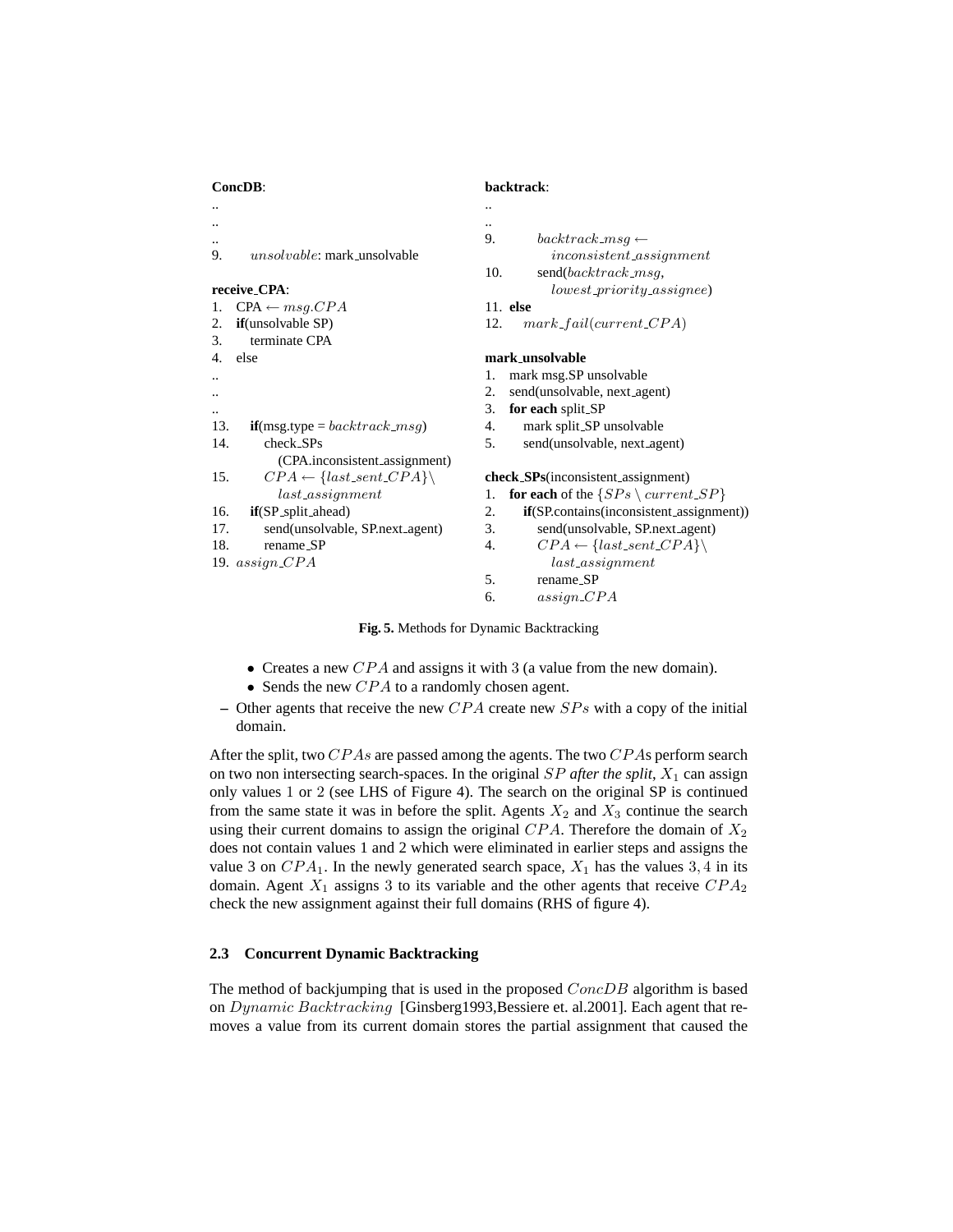removal of the value. This stored partial assignment is called an *eliminating explanation* by [Ginsberg1993]. When the current domain of an agent empties, the agent constructs a backtrack message from the union of all assignments in its stored removal explanations. The union of all removal explanations is an inconsistent partial assignment, or a *Nogood* [Ginsberg1993,Bessiere et. al.2001]. The backtrack message is sent to the agent which is the owner of the most recently assigned variable in the inconsistent partial assignment.

In concurrent dynamic backtracking, a short nogood can belong to multiple search spaces, all of which contain no solution and are thus unsolvable. In order to terminate the corresponding search processes, an agent that receives a backtrack message performs the following procedure:

- **–** detect the SP to which the received CP A either belongs or was split from.
- **–** check if the SP was split.
- **–** if it was:
	- send an unsolvable message to the *next agent* of the related CP A.
	- choose a new unique ID for the  $CPA$  received and its related  $SP$ .
	- continue the search using the  $SP$  and  $CPA$  with the new ID.
- **–** check if there are other SPs which contain the inconsistent partial assignment received, send corresponding unsolvable messages and resume the search on them with new generated  $CPAs$ .

The change of ID makes the process independent of whether the backtrack message included the *original CPA* or one of its split offsprings.

The **unsolvable** message used by the *ConcDB* algorithm, is a message not used in general *Concurrent Search*, which indicates an unsolvable sub-search-space. An agent that receives an *unsolvable* message performs the following operations for the unsolvable  $SP$  and each of the  $SPs$  split from it:

- **–** mark the SP as unsolvable.
- **–** send an unsolvable message which carries the ID of the SP to the agent to whom the related  $CPA$  was last sent.

Agents that receive a  $CPA$  first check if the related  $SP$  was not marked unsolvable. If so they terminate the  $CPA$  and its related  $SP$ .

Figure 5 presents the methods ConcDB, receive CP A and **backtrack**, that were changed from the general description of *Concurrent Search* in Figure 1, and two additional methods needed for adding *Dynamic Backtracking* to concurrent search.

In method  $receive\_CPA$  a check is made in lines 3.4 if the SP related to the received  $CPA$  is marked unsolvable. In such a case the  $CPA$  is not assigned and the related  $SP$  is terminated. For a backtracking  $CPA$  (lines 13-18) a check is made whether the SP was split by agents who received the CPA after this agent (line 16). If so, the termination of the unsolvable SP is initiated by sending an *unsolvable* message. A new ID is assigned to the received CPA and its related SP (line 18). Before calling  $assign\_CPA$ , a check is made whether there are other SPs which can be declared unsolvable. This can happen when the head of their partial assignment (their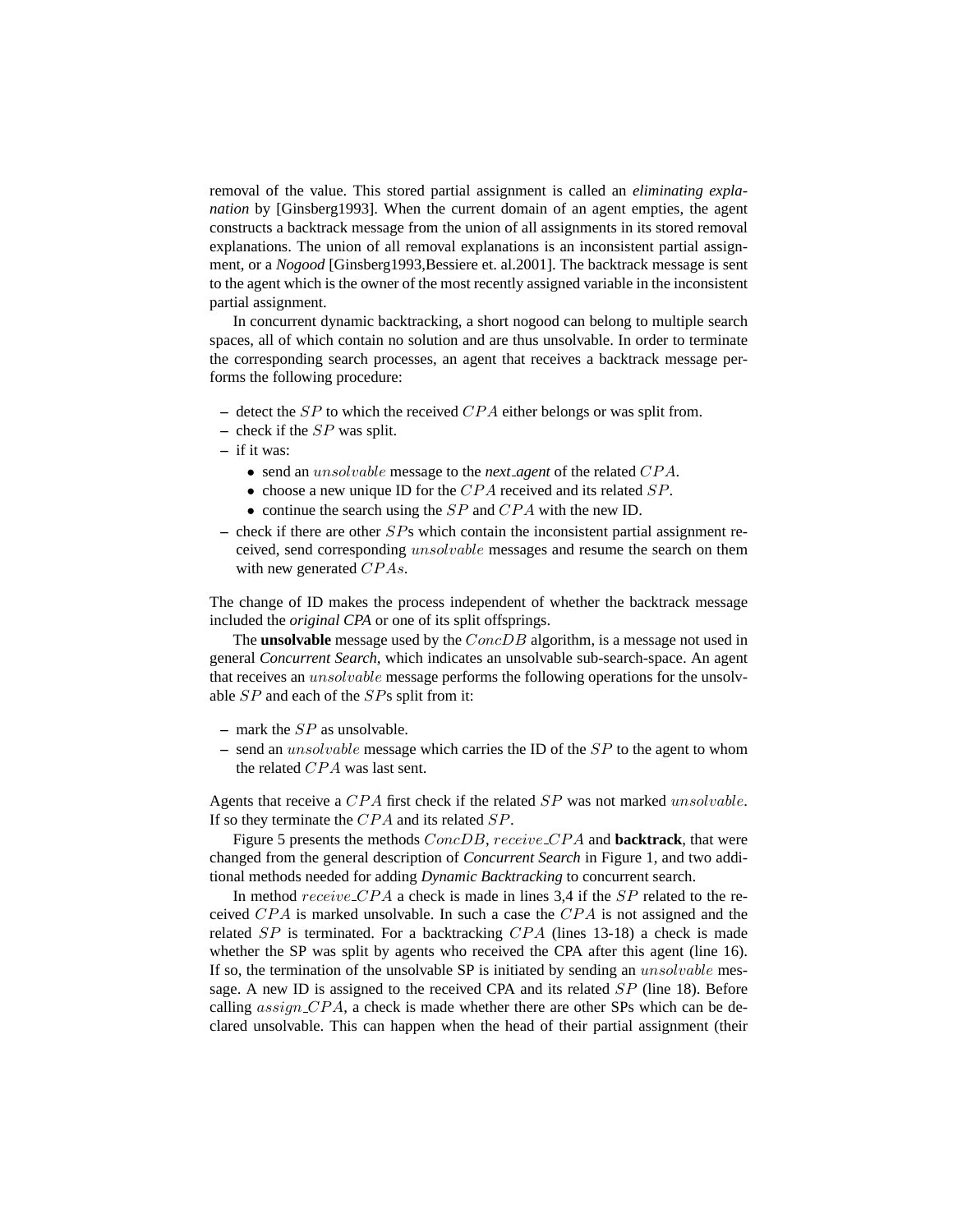*common header i.e. CH*) contains the received inconsistent partial assignment. Procedure check  $SPs$  for every such  $SP$  found, initiates the termination of the search process on the unsolvable sub-search-space and resumes the search with a new generated CP A.

Method  $mark\_unsolvable$  is part of the mechanism for terminating SPs on unsolvable search spaces. The agent marks the SP related to the message received as unsolvable, and sends unsolvable messages to the agents to whom the CPA of this SP, and any other  $CPA$  split from it, were sent. In method backtrack, the agent inserts the culprit inconsistent partial assignment into the backtrack message (line 9) before sending it back in line 10.

# **3 Correctness of Concurrent Search**

A central fact that can be established immediately is that agents send forward only consistent partial assignments. This fact can be seen at lines 1, 2 and 7 of procedure *assign CPA* (Figure 1). This implies that agents process, in procedures *receive CPA* and *assign CPA*, only consistent CP As. Since the processing of CP As in these procedures are the only means for extending partial assignments, the following lemma holds:

**Lemma 1** ConcurrentSearch *algorithms extend only consistent partial assignments. The partial assignments are received via a* CP A *and extended and sent forward by the receiving agent.*

The correctness of ConcurrentSearch includes soundness and completeness. The soundness of *ConcurrentSearch* follows immediately from Lemma 1. The only lines of the algorithm that report a solution are lines 3, 4 of procedure *assign CPA*. These lines follow a consistent extension of the partial assignment on a received  $CPA$ . It follows that a solution is reported *iff* a CP A includes a complete and consistent assignment.

In order to prove the completeness of the  $ConcDB$  algorithm we first outline the proof for the simpler concurrent backtrack version and then show that adding conflict based backjumping does not affect the completeness of the algorithm. The main points of the completeness proof for general concurrent search are the following:

- **–** Completeness for the case of a single CP A, is equivalent to the proof of completeness for centralized backtrack by Kondrak and vanBeek [Kondrak and vanBeek1997].
- **–** For several CP As generated by the IA, the only difference from the 1−CP A case is in the data structures of the IA.
- **–** A dynamic split operation does not interfere with the completeness of the algorithm.

The above three points were established for ConcBT in [Zivan and Meisels2004]. For the completeness of  $ConcDB$  one continues as follows. In every sub search space all tuples of assignments share the head of the assignment. Thus for every sub-search-space we define:

**Definition 1** *A* Common Header *(*CH*) is the maximal prefix of assignments which is included in all partial assignments in a sub-search-space.*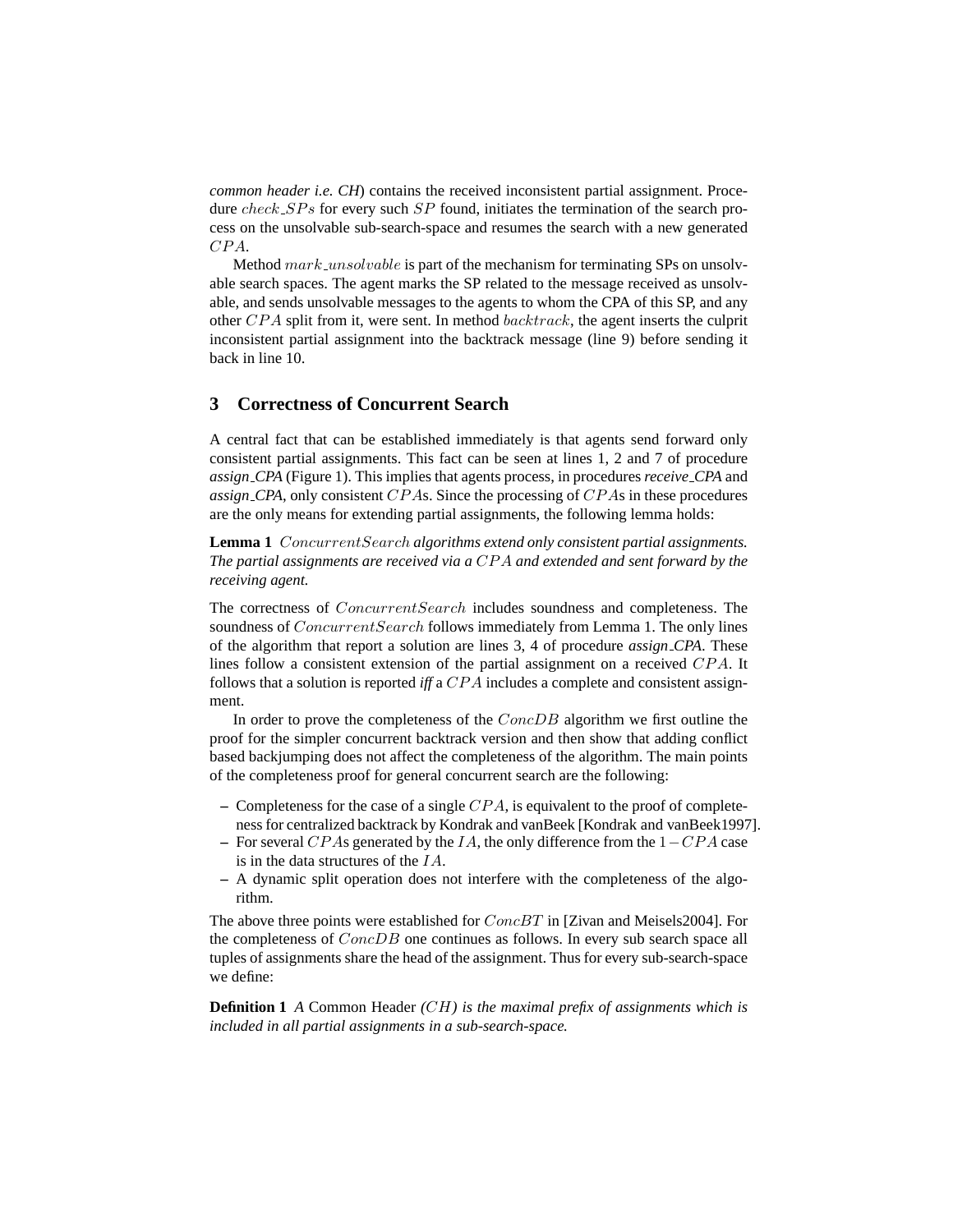**Lemma 2** *A sub-search-space whose* CH *includes an inconsistent subset of assignments does not include a solution to the DisCSP.*

The proof of lemma 2 derives from the method of constructing an inconsistent assignment in dynamic backtrack [Ginsberg1993,Bessiere et. al.2001].

### **Lemma 3** ConcDB *does not terminate search-processes which lead to a solution.*

Only  $SPs$  that have a  $CH$  that is an extension of the  $CH$  that was found inconsistent are marked unsolvable. The search on these SPs is later terminated. Lemma 2 implies the proof for lemma 3. It is immediately clear from lemma 3 that all partial assignments that lead to a solution will be extended, which implies the completeness of ConcDB.

# **4 Experimental Evaluation**

The common approach in evaluating the performance of distributed algorithms is to compare two independent measures of performance - time, in the form of steps of computation [Lynch1997,Yokoo2000], and communication load, in the form of the total number of messages sent [Lynch1997]. Comparing the number of concurrent steps of computation of search algorithms on DisCSPs, measures the time of run of the algorithms.

Concurrent steps of computation, in systems with no message delay, are counted by a method similar to that of [Lamport1978,Meisels et. al.2002]. Every agent holds a counter of computation steps. Every message carries the value of the sending agent's counter. When an agent receives a message it updates its counter to the largest value between its own counter and the counter value carried by the message. By reporting the cost of the search as the largest counter held by some agent at the end of the search, we achieve a measure of concurrent search effort that is close to Lamports logical time [Lamport1978]. If instead of steps of computation we count the number of concurrent constraints check peformed  $(CCCs)$ , we take into account the local computational effort of agents in each step [Meisels et. al.2002].

An important part of the experimental evaluation is to measure the impact of imperfect communication on the performance of concurrent search. Message delay can change the behavior of distributed search algorithms [Fernandez et. al.2002]. In the presence of concurrent computation, the time of message delays must be added to the total algorithm time *only if no computation was performed concurrently*. To achieve this goal, we use a simulator which counts message delays in terms of computation steps and adds them to the accumulated run-time when no computation is performed concurrently [Zivan and Meisels2004a].

Experiments were conducted on random networks of constraints of  $n$  variables, k values in each domain, a constraints density of  $p_1$  and tightness  $p_2$  (which are commonly used in experimental evaluations of CSP algorithms cf. [Prosser1996,Smith1996]). All three sets of experiments were conducted on networks with 15 agents ( $n = 15$ ), 10 values for each variable ( $k = 10$ ) and two values of constraints density  $p_1 = 0.4$  and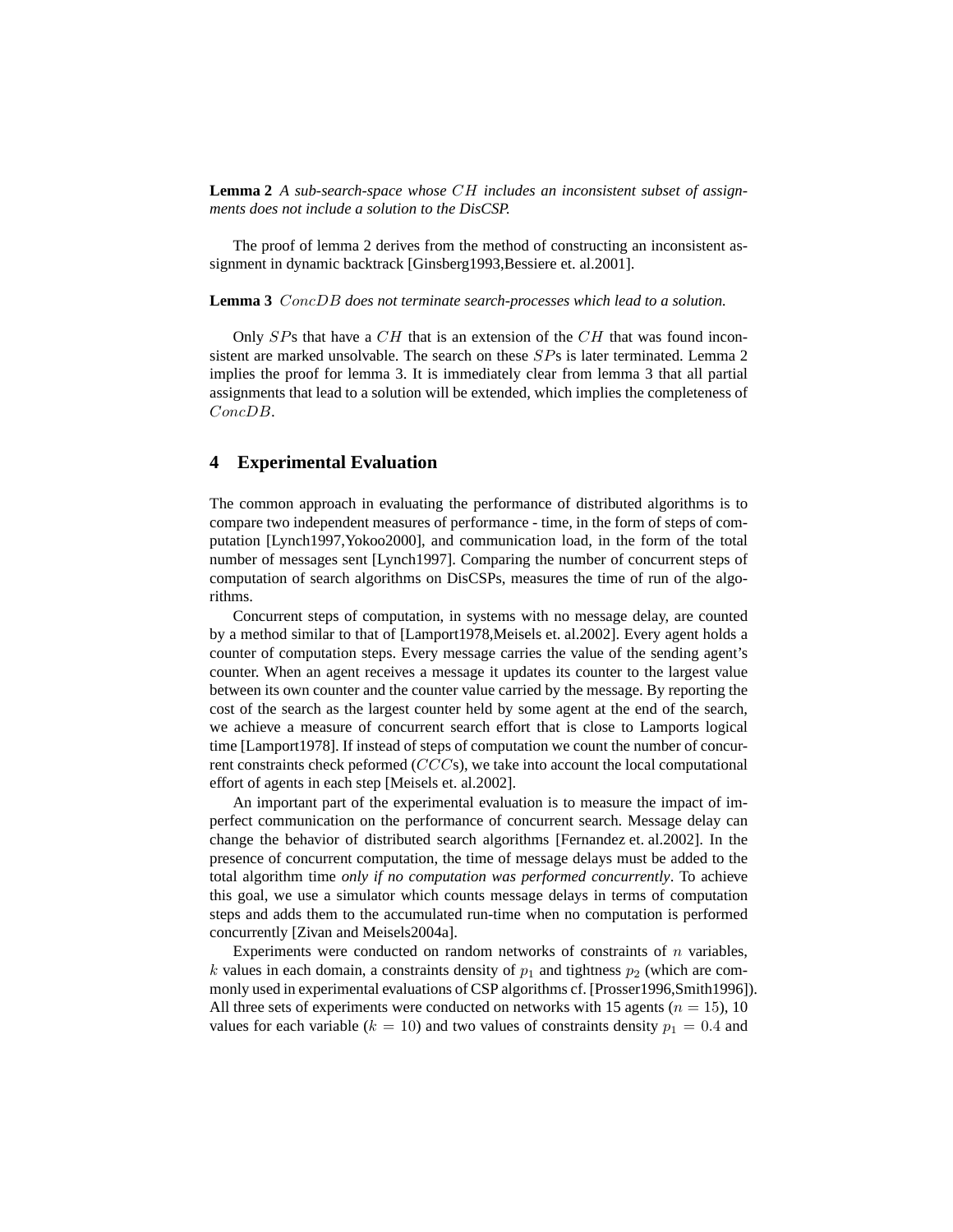

**Fig. 6.** (a) Number of concurrent steps for either 1-CPA, 5-CPAs, or dynamic number of CPAs, (b) Total number of messages, sent by the same three versions.

 $p_1 = 0.7$  The tightness value  $p_2$ , is varied between 0.1 and 0.9, to cover all ranges of problem difficulty.

To investigate the effect of concurrency, one needs to compare the performance of *Concurrent Search* with and without splitting and dynamic splitting. To this end, the simplest concurrent search algorithm, ConcBT, was run in a 1-*CPA* version, 5-*CPA* version and a 5-*CPA* version with dynamic re-splitting, using a step limit of 35. The 1-*CPA* version is completely sequential and serves as the baseline for comparison to the concurrent versions.

The LHS of figure 6 shows the computational effort in number of concurrent steps to a solution, for all three versions. It is easy to see that concurrency improves the search efficiency and that dynamic resplitting improves it further. The results in concurrent constraints checks are similar and not presented due to limited space. The total number of messages sent by all three versions of the algorithm are presented on the RHS of figure 6. Surprisingly, the effect of dynamic splitting on message load is minor.

# **4.1 Comparing to Asynchronous Backtracking**

The performance of concurrent dynamic backtracking (*ConcDB*) can be compared to asynchronous backtracking (ABT) [Yokoo2000]. In ABT agents assign their variables asynchronously, and send their assignments in  $ok$ ? messages to other agents to check against constraints. A fixed priority order among agents is used to break conflicts. Agents inform higher priority agents of their inconsistent assignment by sending them the inconsistent partial assignment in a Nogood message. In our implementation of ABT, the Nogoods are resolved and stored according to the method presented in [Bessiere et. al.2001]. Based on Yokoo's suggestions [Yokoo2000] the agents read, in every step, all messages received before performing computation.

The LHS of figure 7 presents the comparison of the number of concurrent constraints checks performed by  $ConcDB$  and  $ABT$  on problems with low dinsity ( $p_1 =$ 0.4). For the harder problem instances, *ConcDB* outperforms ABT by a factor of 3. On the RHS of figure 7 The results are presented in the number of concurrent steps of computation. The smaller factor of difference can be related to the larger amount of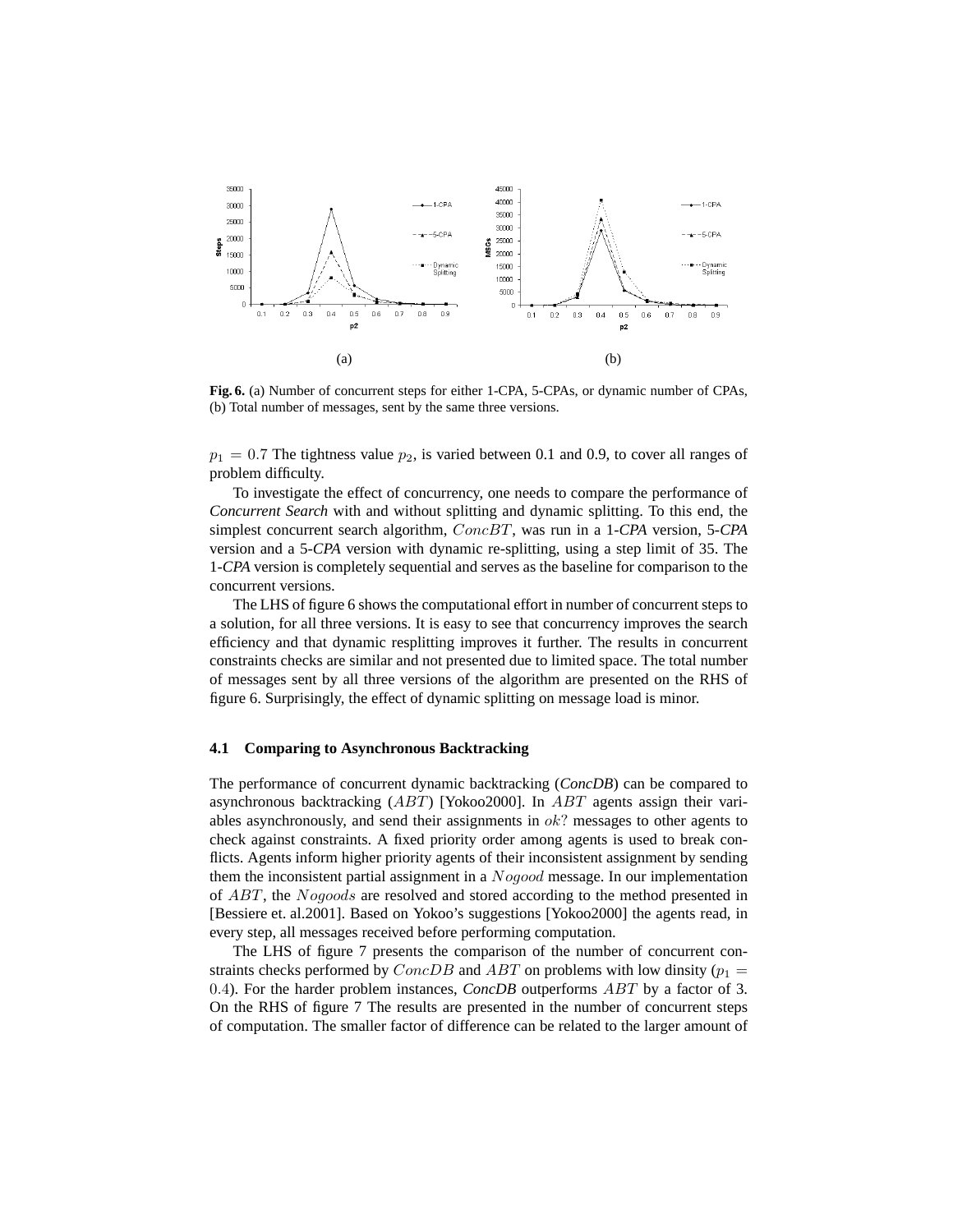

**Fig. 7.** (a) Number of concurrent constraints checks performed by ConcDB and ABT, (b) Number of concurrent steps for both algorithms.



**Fig. 8.** Total number of messages sent by ConcDB and ABT on DisCSPs with low density (a) and high density (b).

local computation ABT perfoms in each step since it reads all the messages which it received up to this step.

Figure 8 presents the total number of messages sent by both algorithms on DisCSPs with density  $p_1 = 0.4$  (LHS) and  $p_1 = 0.7$  (RHS). In both cases when it comes to network load, the advantage of  $ConcDB$  is larger (a factor of 4, for  $p_1 = 0.4$  and 5, for  $p1 = 0.7$ ).

Figure 9 presents a comparison of ConcDB and ABT on DisCSPs with higher density ( $p_1 = 0.7$ ). The results are very similar.

Figure 10 presents the results of the set of experiments in which the algorithms were run on a system with random message delay. Each message was delayed between 5 to 10 steps and the results in logical steps are presented for low and high density (LHS and RHS of figure 10 respectively). Random message delay deteriorates the performance of asynchronous backtracking while the effect on concurrent dynamic backtracking is minor. The results in figure 10 show a larger factor of difference between the two algorithms.

# **5 Conclusions**

Concurrent search on distributed CSPs has been presented in detail. Concurrent search algorithms maintain multiple search processes on non intersecting parts of the global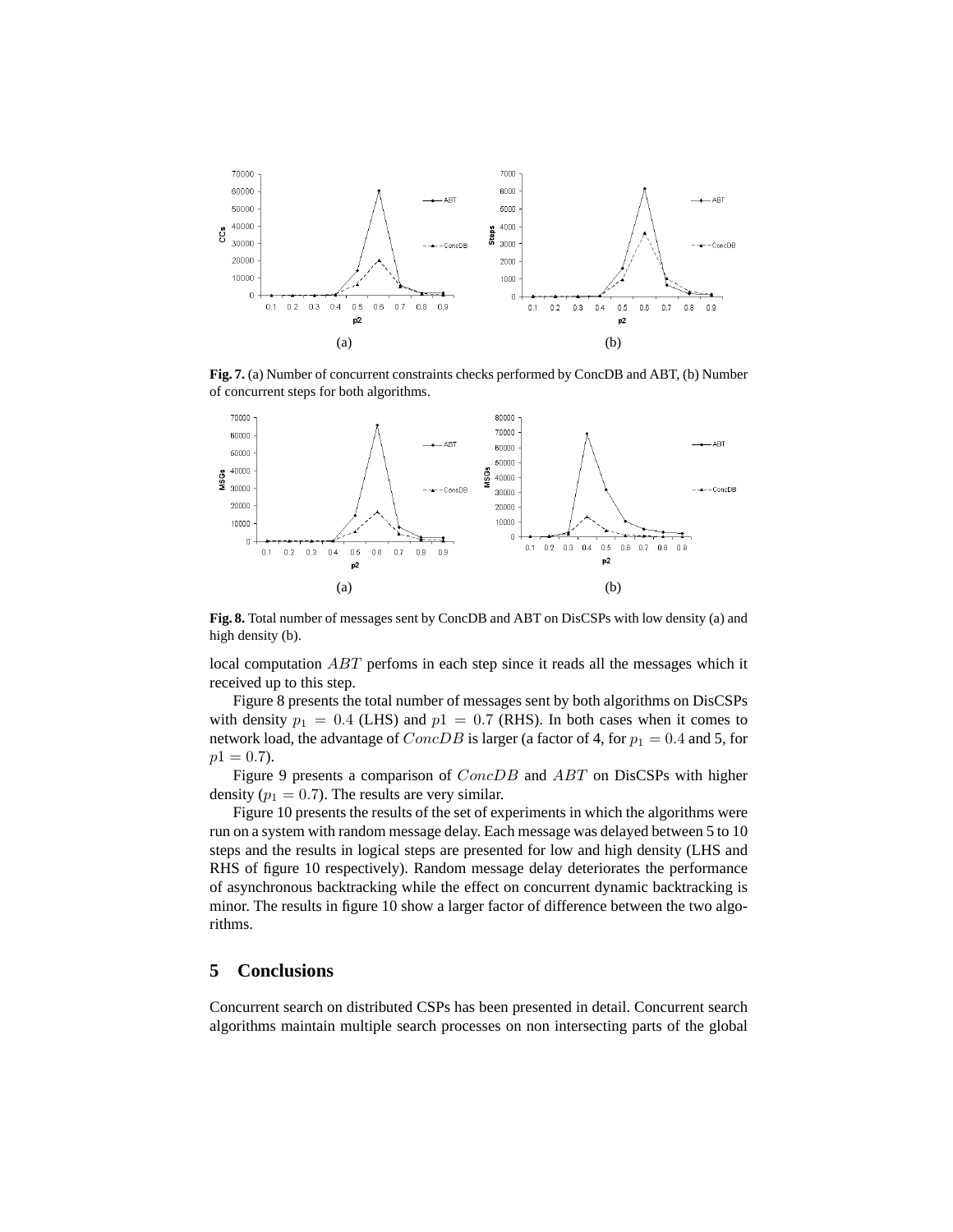

**Fig. 9.** (a) Number of concurrent constraints checks for  $p_1 = 0.7$ , (b) Number of concurrent steps for  $p_1 = 0.7$ .



**Fig. 10.** (a) Number of logical concurrent steps performed by ConcDB and ABT on low density DisCSPs, (b) on high density DisCSPs.

search space of a DisCSP ([Zivan and Meisels2002,Hamadi2002]). All agents in concurrent search participate in every search process, since each agent holds some variables of the search space. Each agent holds the current domains of its variables, for each of the search processes. Search processes are dynamically generated by agents in an asynchronous distributed process.

Concurrent dynamic backtracking (ConcDB) provides an efficient method for several search processes to search concurrently a DisCSP. Dynamic backtracking enables concurrent search an early termination of search processes on sub-spaces which do not lead to a solution. An inconsistent subset can be found in one sub-space and rule out other sub-spaces as unsolvable. In such a case, the search on the obsolete sub-searchspaces is terminated by an elegant procedure which does not affect viable search processes in progress.

An extensive experimental evaluation of ConcDB has been presented. Its experimental behavior on random DisCSPs clearly indicates its efficiency, compared to algorithms of a single search process like ABT. Experiments were conducted for different constraints densities, a wide range of constraints tightness and in systems with random message delays. In all experiments and for three different measures of performance, ConcDB outperforms ABT by a large margin.